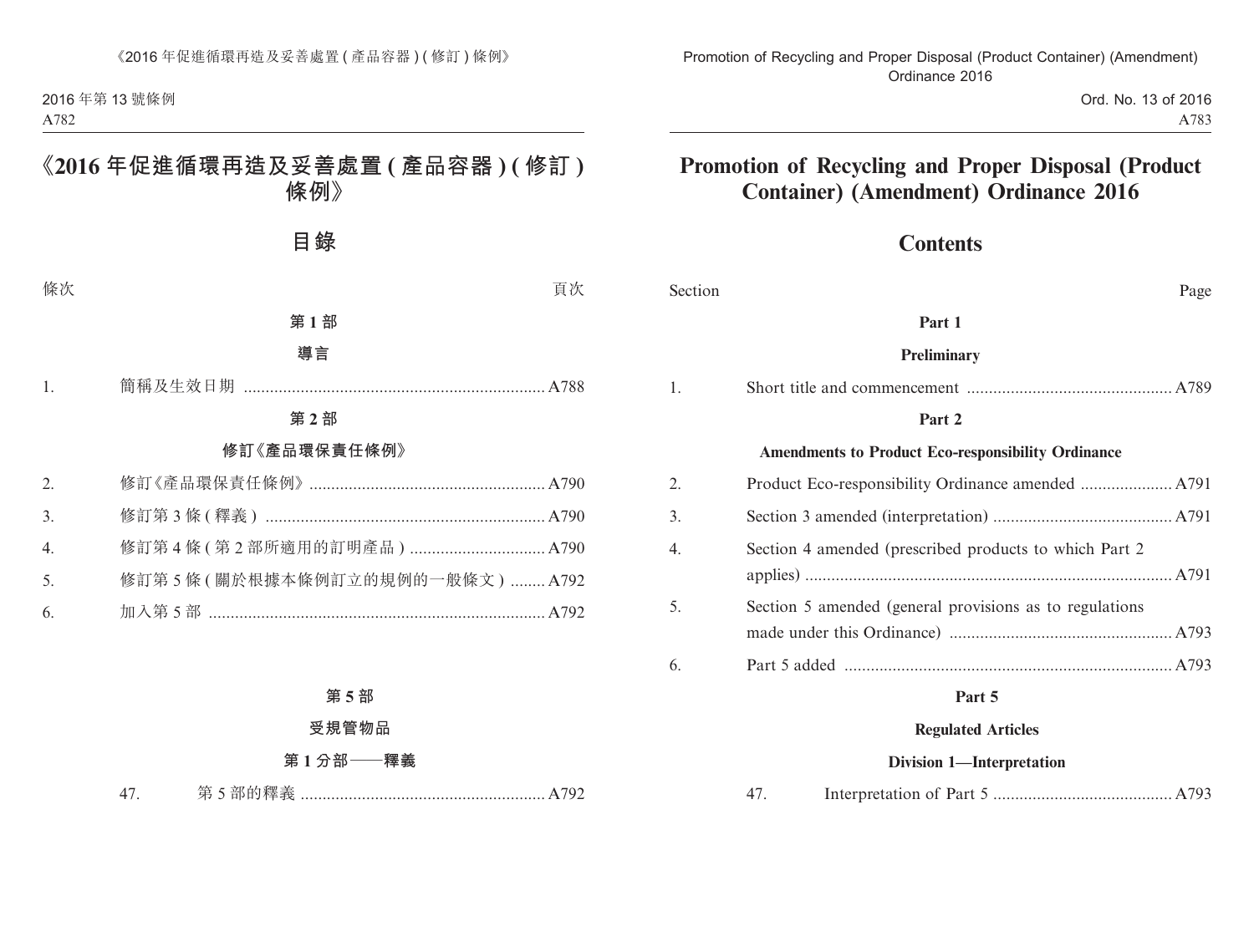#### 2016 年第 13 號條例 A784

| 條次  | 頁次                     |
|-----|------------------------|
|     | 第2分部 -- 供應商的登記         |
| 48. | 禁止未經登記而分發受規管物品  A796   |
| 49. |                        |
| 50. |                        |
|     |                        |
|     | 第3分部——登記供應商的責任         |
| 51. | 登記供應商須繳付容器循環再造徵費  A796 |
| 52. |                        |
| 53. | 登記供應商須呈交周年審計報告  A800   |
| 54. | 藉評估通知書追討容器循環再造徵費  A802 |
|     |                        |

## **第 4 分部——規例**

| 55. |  |
|-----|--|
|-----|--|

## **第 5 分部——補充條文**

|   | 56.     | 有減少容器廢物計劃的登記供應商獲豁免  A808 |  |
|---|---------|--------------------------|--|
|   | 57 — 10 |                          |  |
| 7 |         |                          |  |
|   | 附表 8    | 本條例適用的受規管物品  A812        |  |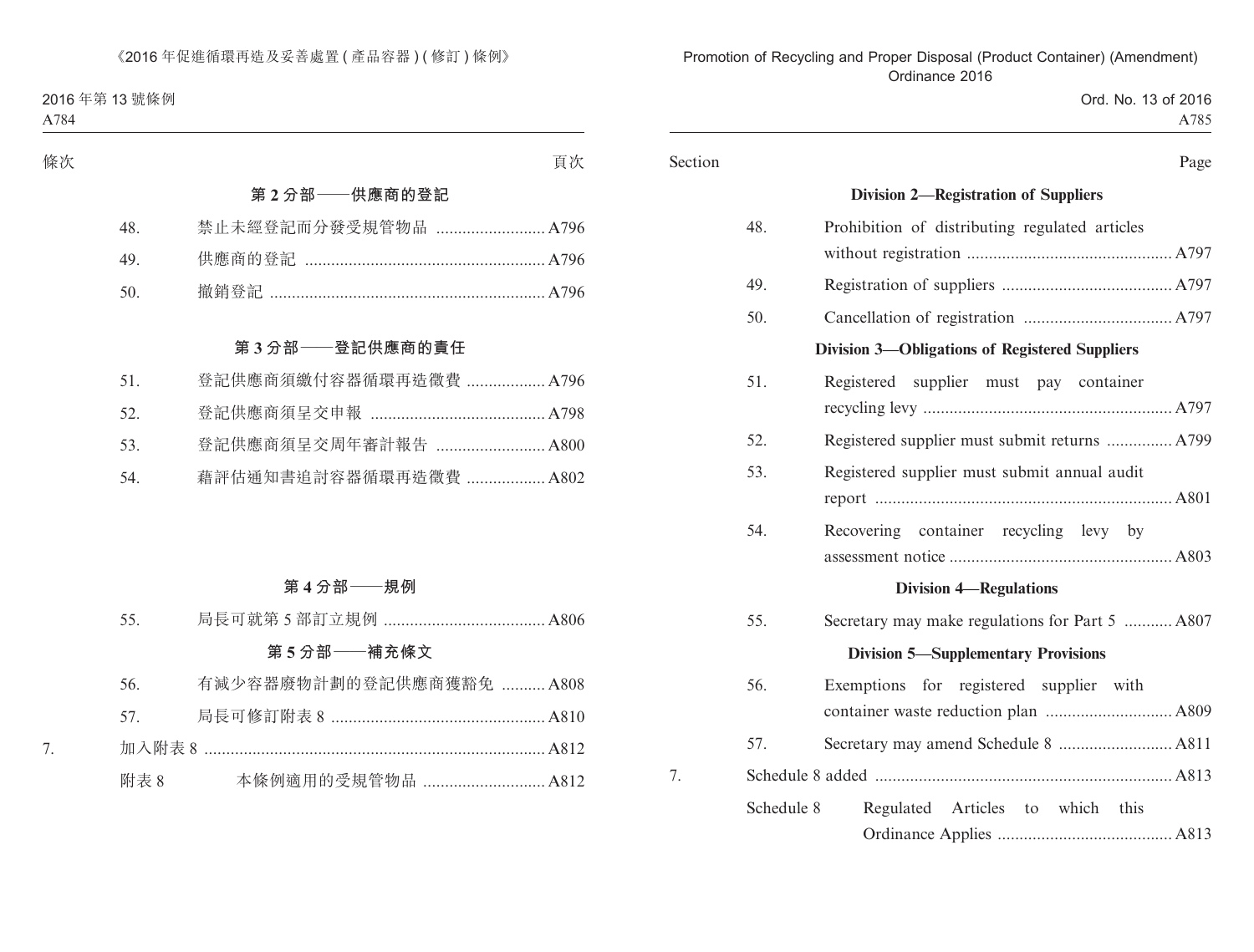### 2016 年第 13 號條例

A786

# **第 3 部**

### **修訂《廢物處置條例》**

| 8.  |                                  |  |
|-----|----------------------------------|--|
| 9.  |                                  |  |
| 10. |                                  |  |
| 11. | 修訂第 20A 條 ( 將廢物輸入香港須有許可證 )  A820 |  |
| 12. | 修訂第 20B 條 ( 將廢物輸出香港須有許可證 )  A822 |  |
| 13. | 修訂第21A條(就化學廢物、醫療廢物或電器廢物批予        |  |
|     |                                  |  |

#### 條次 いっちょう しょうしょう しゅうしょく かんしょう うちのう 買次 しょうしょう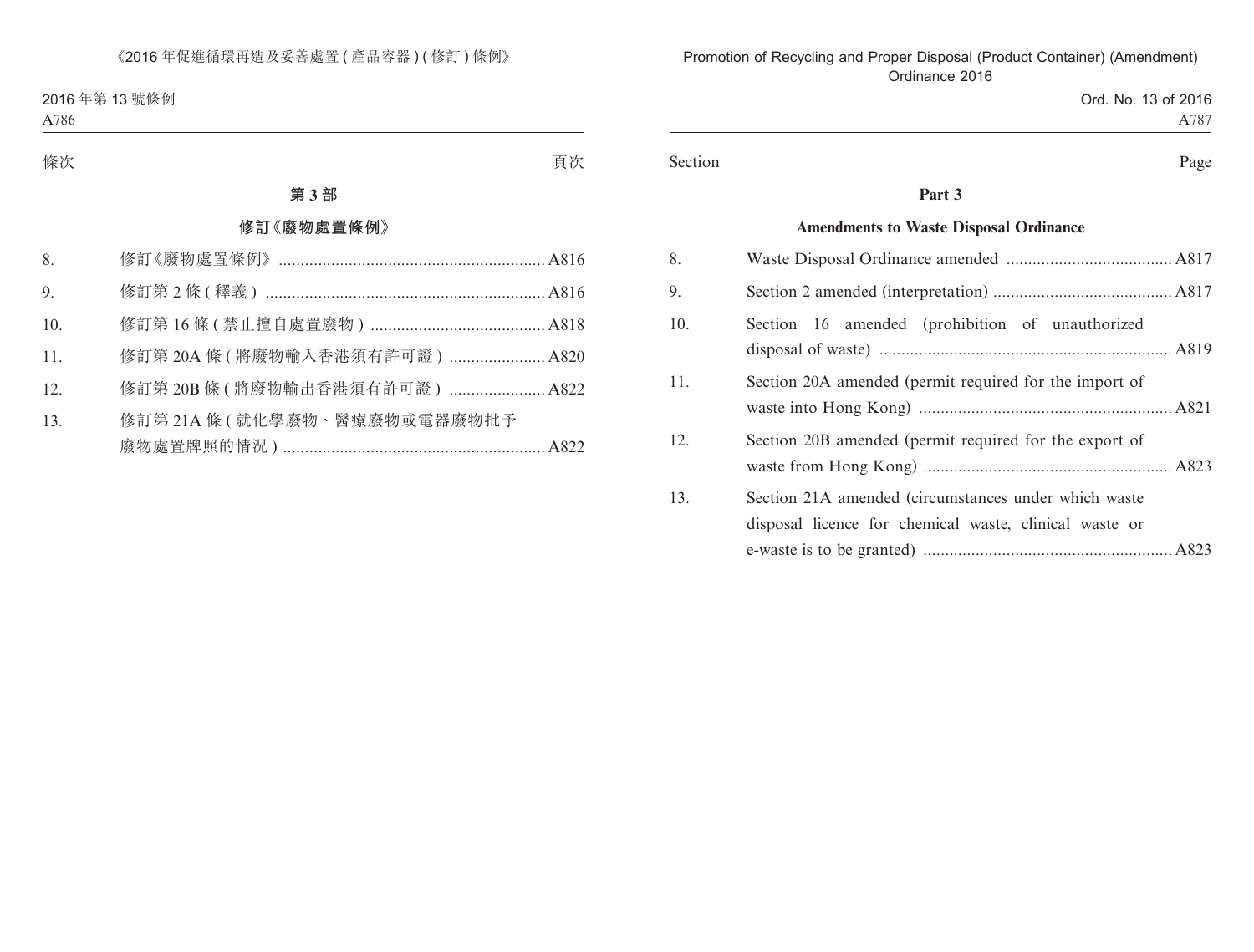2016年第13號條例 A788

第1部 第 1 條

### **香港特別行政區**

#### 2016 年第 13 號條例



行政長官 梁振英 2016 年 6 月 2 日

本條例旨在修訂《產品環保責任條例》,以就對若干產品的容器收取 循環再造徵費,訂定條文;修訂《廢物處置條例》,以規管該 等容器的處置;並就相關事宜訂定條文。

 $[$ 

由立法會制定。

**第 1 部**

**導言**

### **1. 簡稱及生效日期**

- (1) 本條例可引稱為《2016 年促進循環再造及妥善處置 ( 產 品容器)(修訂)條例》。
- (2) 本條例自環境局局長以憲報公告指定的日期起實施。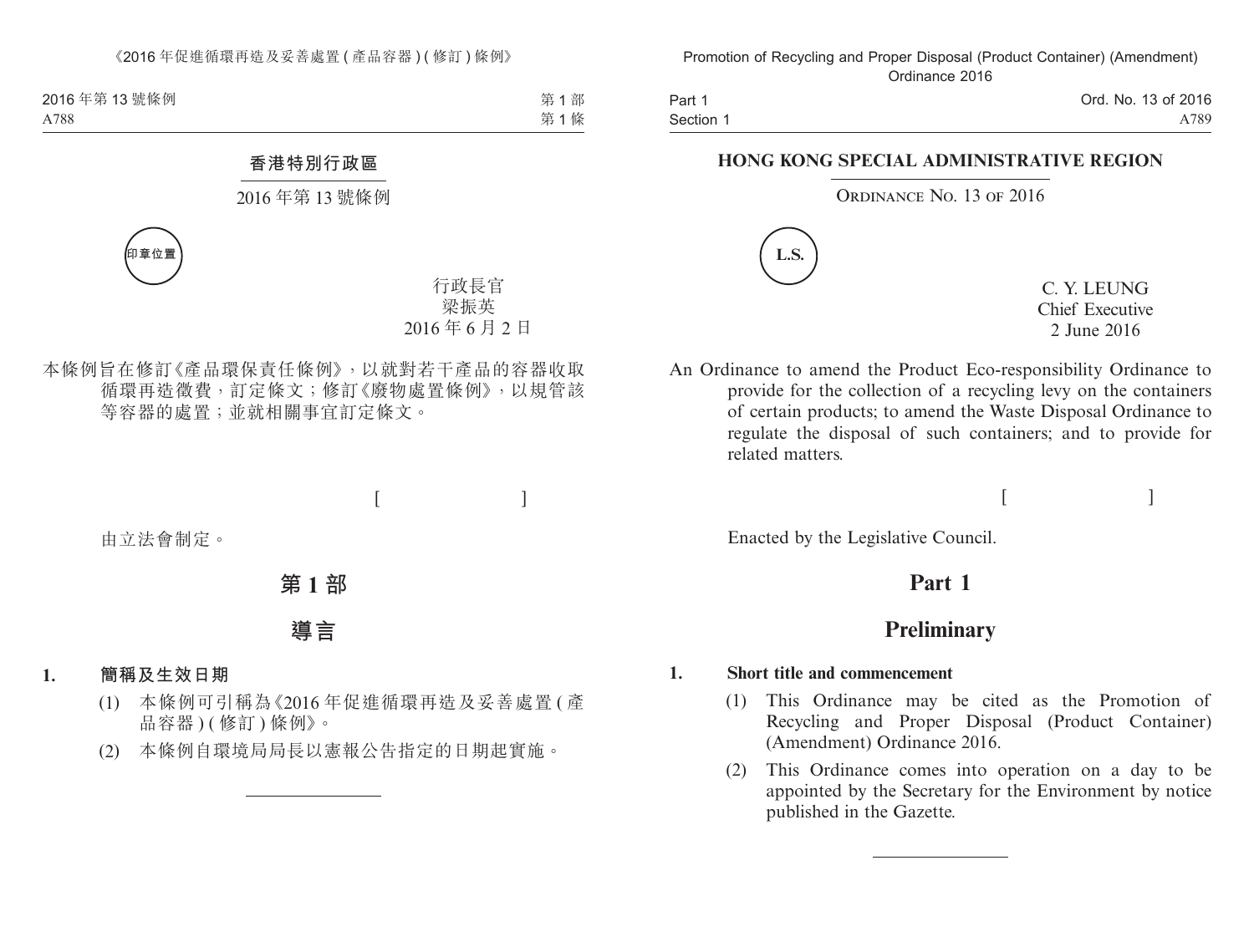| 2016年第13號條例 | 第2部 |
|-------------|-----|
| A790        | 第2條 |

# **第 2 部**

# **修訂《產品環保責任條例》**

#### **2. 修訂《產品環保責任條例》**

《產品環保責任條例》( 第 603 章 ) 現予修訂,修訂方式列於第 3 至 7 條。

#### **3. 修訂第 3 條 ( 釋義 )**

第 3(1) 條——

**按筆劃數目順序加入**

- "**受規管物品** (regulated article) 指由以下產品及容器構 成的物品——
	- (a) 附表 8 第 2 部第 2 欄指明的產品;及
	- (b) 符合以下說明的容器——
		- (i) 在該部第 3 欄與該產品相對之處指明並 正在盛載該產品的;及
		- (ii) 氣密的並以機器密封或以工具輔助密封 的;"。
- **4. 修訂第 4 條 ( 第 2 部所適用的訂明產品 )**

第 4 條——

#### **廢除**

"及受管制電器"

**代以**

"、受管制電器及受規管物品"。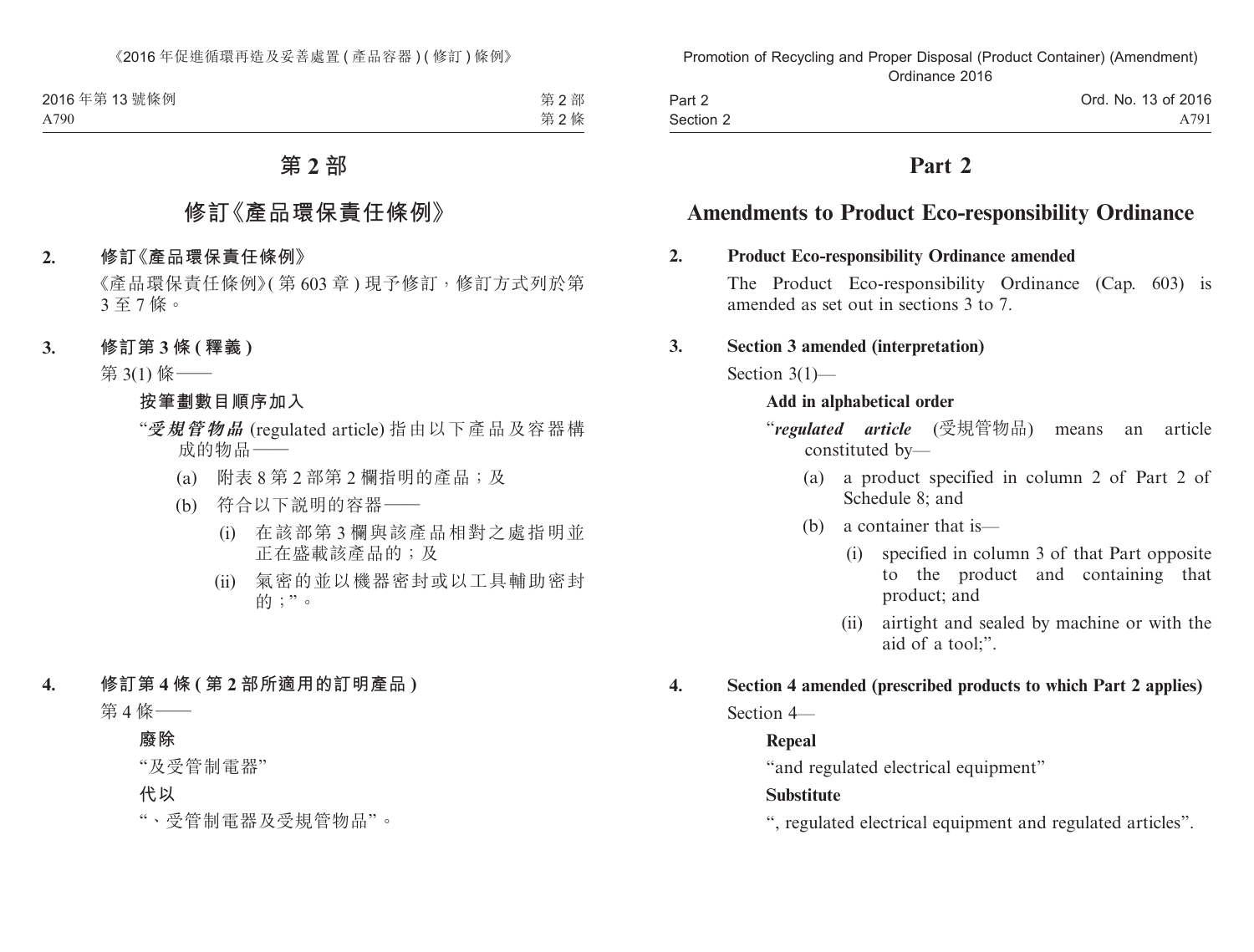| 2016年第13號條例 | 第2部 |
|-------------|-----|
| A792        | 第5條 |

# **5. 修訂第 5 條 ( 關於根據本條例訂立的規例的一般條文 )** 第 5(1) 條——

| 廢除         |   |
|------------|---|
| "或 44"     |   |
| 代以         |   |
| "、44 或 55" | Ó |

**6. 加入第 5 部**

在第 4 部之後——

**加入**

# "**第 5 部**

# **受規管物品**

# **第 1 分部——釋義**

 **47. 第 5 部的釋義**

在本部中——

**分發** (distribute) 就任何受規管物品而言,指——

- (a) 售賣該物品;
- (b) 為取得代價而交換或處置該物品;或
- (c) 向另一人送出該物品作為獎品或禮物,

但不包括為在業務過程中輸出該物品而作出的任何 該等作為;

**申報** (return) 指根據第 52 條呈交的申報; **供應商** (supplier) 就任何受規管物品而言,指——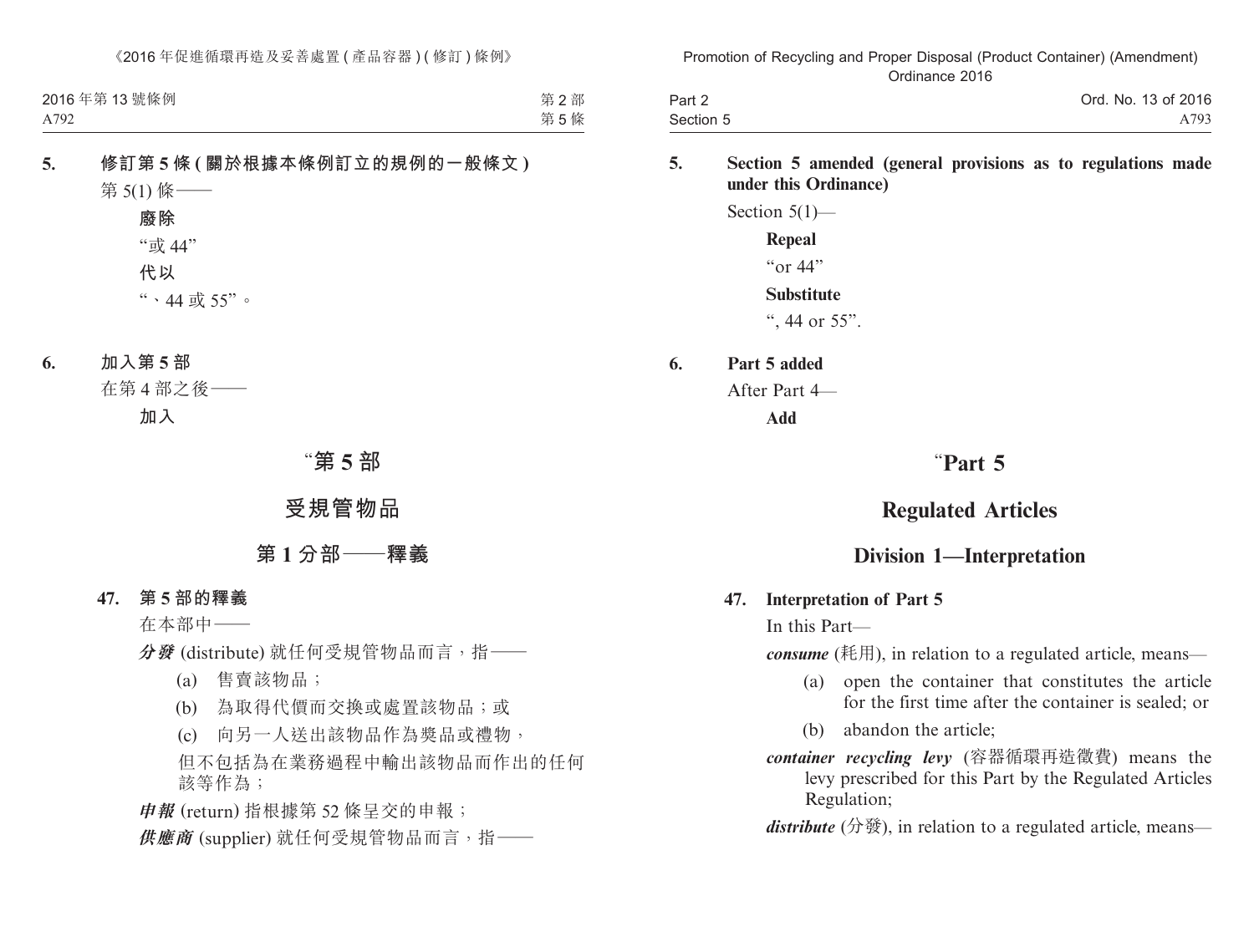《2016年促進循環再造及妥善處置 ( 產品容器 ) ( 修訂 ) 條例》

| 2016年第13號條例 | 第2部 |
|-------------|-----|
| A794        | 第6條 |

- (a) 於本身製造該物品的業務過程中,在香港進行 以下工序的人:將構成該物品的一部分的容器 予以密封;或
- (b) 為分發該物品而於本身業務過程中將它輸入香 港的人,但不包括符合以下說明的人——
	- (i) 並不擁有該物品;及
	- (ii) 純粹提供服務,為另一人將該物品運入 香港;
- **《受規管物品規例》**(Regulated Articles Regulation) 指根 據第 55 條訂立的規例;
- **容器循環再造徵費** (container recycling levy) 指《受規管 物品規例》就本部訂明的徵費;
- **耗用** (consume) 就任何受規管物品而言,指——
	- (a) 在構成該物品的容器密封後,首次開啟該容 器;或
	- (b) 扔棄該物品;
- **登記供應商** (registered supplier) 指已根據第 49 條登記的 供應商。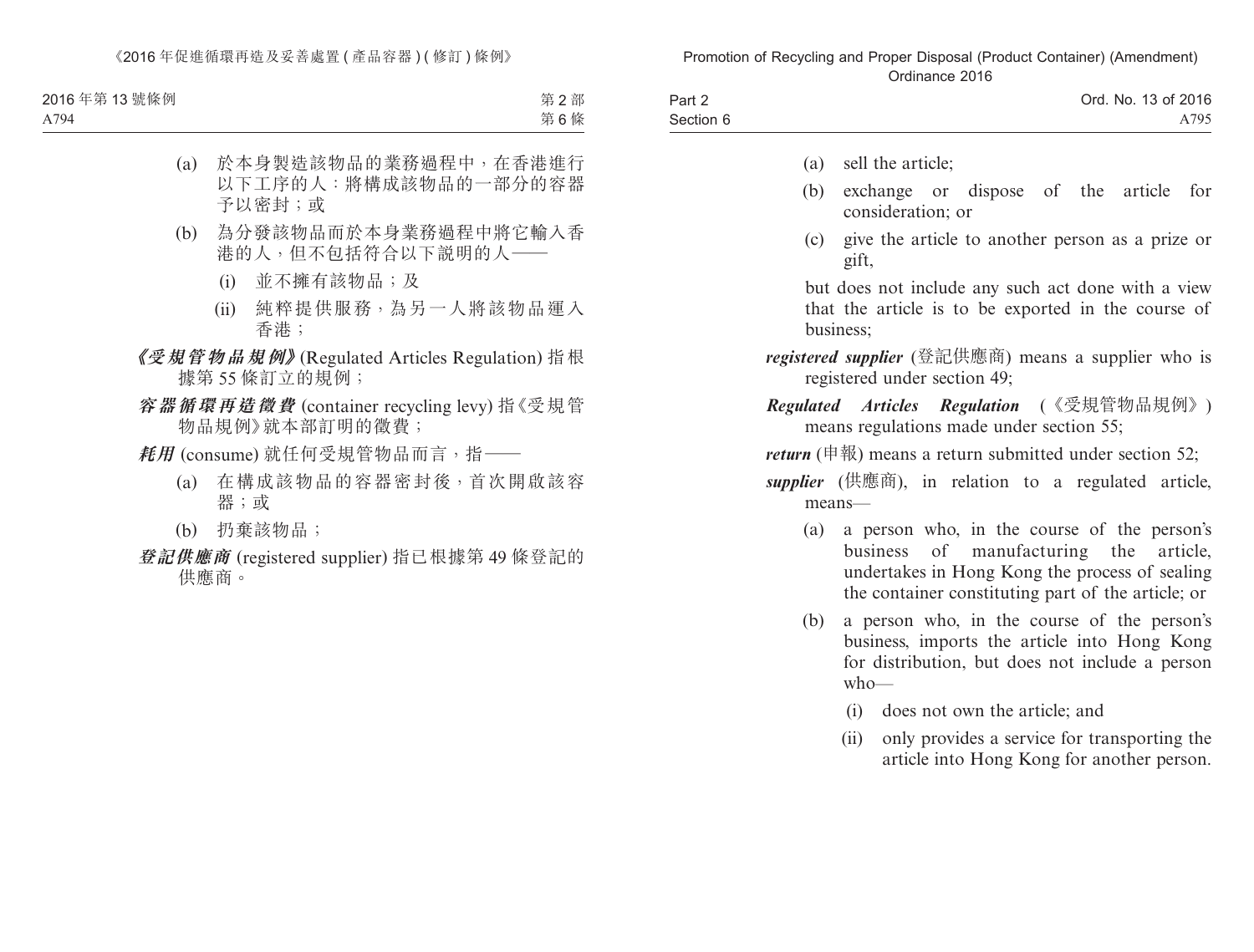| 2016年第13號條例 | 第2部 |
|-------------|-----|
| A796        | 第6條 |

# **第 2 分部——供應商的登記**

#### **48. 禁止未經登記而分發受規管物品**

- (1) 如某供應商在沒有根據第 49 條登記的情況下,分 發受規管物品,該供應商即屬犯罪。
- (2) 任何人被裁定犯第(1)款所訂罪行,可處第6級罰款。
- **49. 供應商的登記**

如——

- (a) 任何人按照《受規管物品規例》提出申請,要 求登記為登記供應商;及
- (b) 署長信納該申請符合本條例,

署長須將該人登記為登記供應商。

 **50. 撤銷登記**

署長如信納某登記供應商已不再是供應商,須撤銷該供 應商的登記。

# **第 3 分部——登記供應商的責任**

#### **51. 登記供應商須繳付容器循環再造徵費**

(1) 在不抵觸第 (2) 款的情況下,如屬以下情況,登記 供應商須就受規管物品向署長繳付容器循環再造徵 費——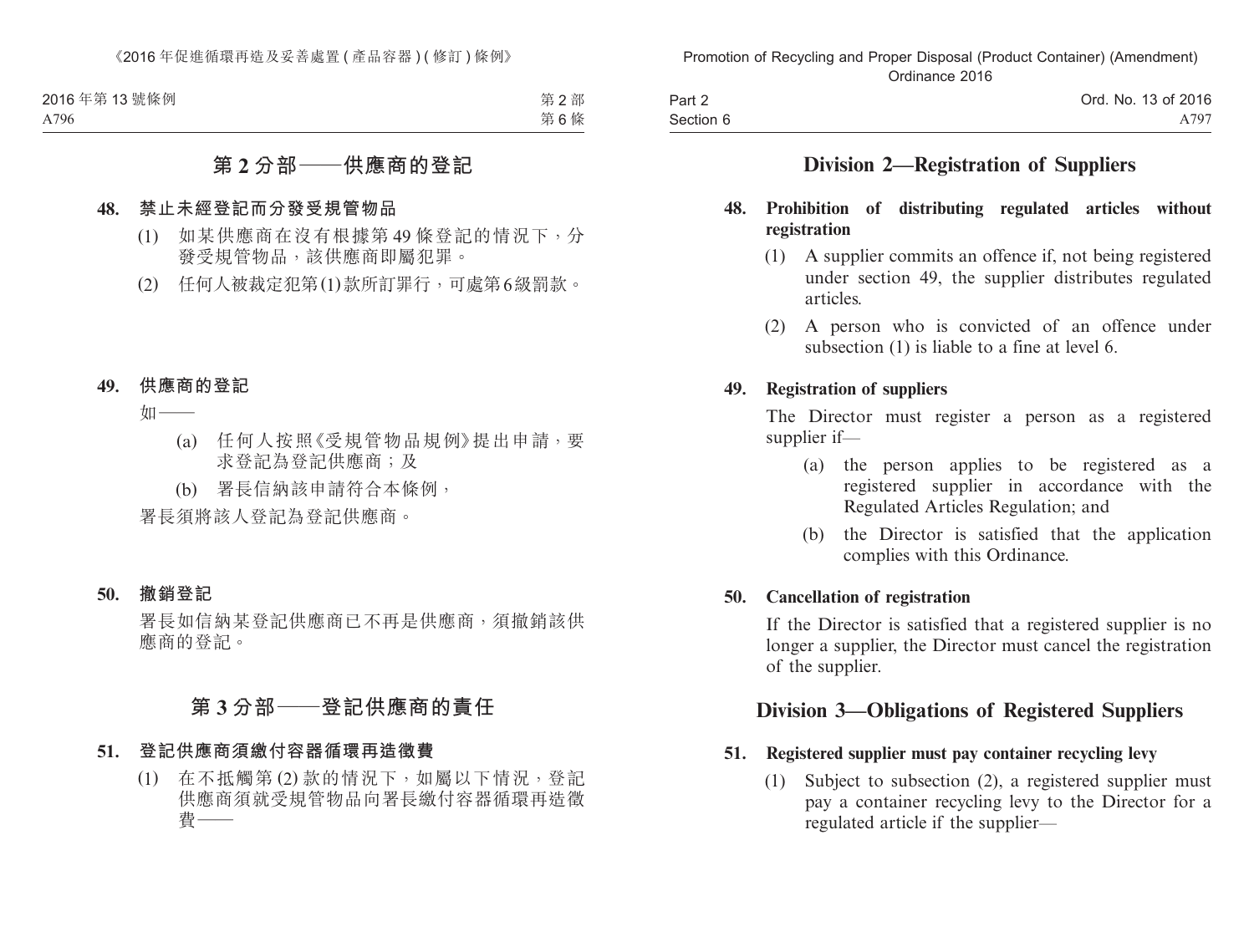| 2016年第13號條例 | 第2部 |
|-------------|-----|
| A798        | 第6條 |

- (a) 該供應商分發該物品;或
- (b) 該供應商耗用該物品。
- (2) 根據本條須繳付的容器循環再造徵費,只須就任何 受規管物品繳付一次。
- (3) 須根據本條繳付但未繳付的容器循環再造徵費款 額,可作為欠政府的民事債項追討。
- **52. 登記供應商須呈交申報**
	- (1) 登記供應商須按照《受規管物品規例》,定期向署長 呈交申報。
	- (2) 署長接獲申報後,須——
		- (a) 釐定登記供應商根據第 51 條須繳付的容器循 環再造徵費款額;及
		- (b) 向該供應商送達繳費通知書。
	- (3) 登記供應商須在繳費通知書送達當日之後的訂明限 期內,以訂明方式,向署長繳付該通知書述明的、 根據第 51 條須繳付的容器循環再造徵費。
	- (4) 凡登記供應商就某一公曆年內的期間呈交申報,該 供應商須在該年之後的 5 年內,保留關於該申報的 訂明紀錄及文件。
	- (5) 任何人違反第 (1) 款,即屬犯罪——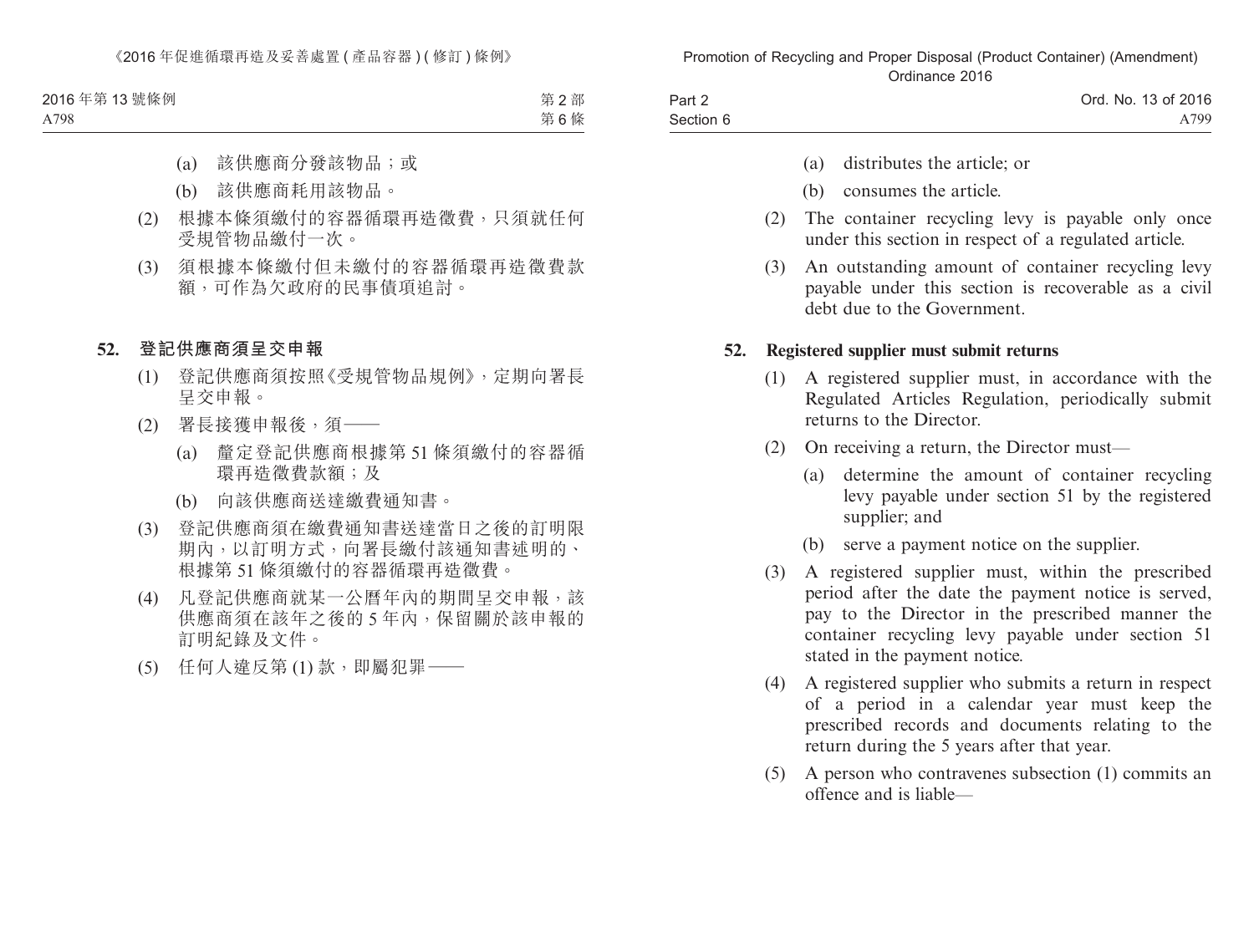| 2016年第13號條例 | 第2部 |
|-------------|-----|
| A800        | 第6條 |

- (a) 如屬首次定罪–––可處第 6 級罰款;及
- (b) 如屬再次定罪——可處罰款 \$200,000。
- (6) 任何人違反第 (3) 款,即屬犯罪——
	- (a) 如屬首次定罪——可處第 6 級罰款;及
	- (b) 如屬再次定罪——可處罰款 \$200,000。
- (7) 任何人違反第 (4) 款,即屬犯罪,可處第 5 級罰款。
- (8) 第 (2)(b) 款所指的繳費通知書,如藉郵遞寄往登記 供應商提供予署長的最後地址,即視為妥善地送達 予該供應商。
- (9) 在第 (3) 及 (4) 款中——

**訂明** (prescribed) 指《受規管物品規例》所訂明。

#### **53. 登記供應商須呈交周年審計報告**

- (1) 登記供應商須按照《受規管物品規例》,每年就自己 所呈交的申報,向署長呈交一份審計報告。
- (2) 審計報告須由《專業會計師條例》( 第 50 章 ) 第 2(1) 條所界定的執業會計師擬備,該會計師不得是登記 供應商的僱員。
- (3) 任何人違反第 (1) 款,即屬犯罪,可處第 5 級罰款。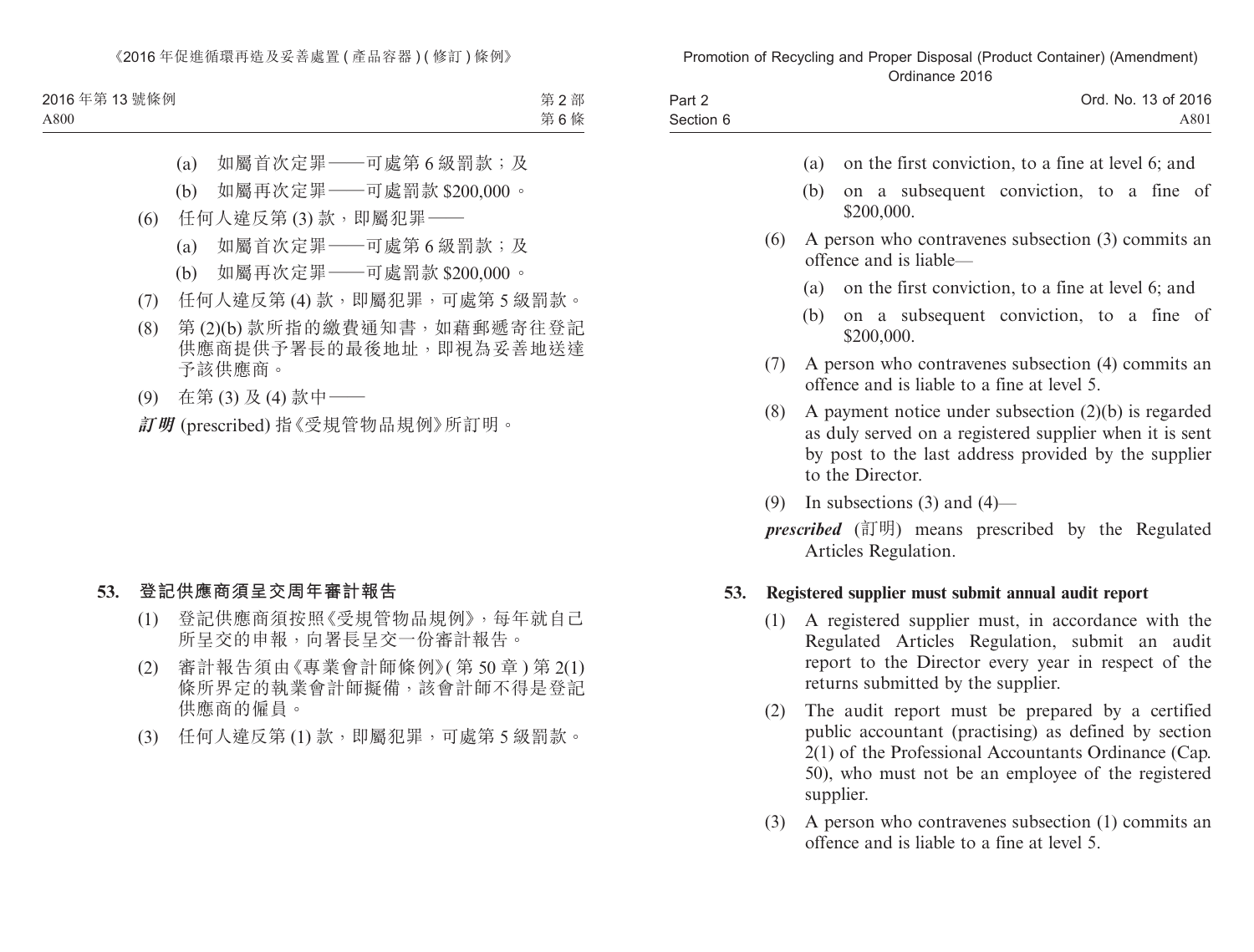| 2016年第13號條例 | 第2部 |
|-------------|-----|
| A802        | 第6條 |

#### **54. 藉評估通知書追討容器循環再造徵費**

- (1) 如某受規管物品的供應商 (**有關供應商** )——
	- (a) 在違反第 48(1) 條的情況下,分發該物品;或
	- (b) 分發或耗用該物品,而尚未向署長繳付根據第 51 條須就該物品繳付的容器循環再造徵費 ( 或 其任何部分 ),

則本條適用。

- (2) 就第 (1) 款而言,訂立分發的協議,不構成分發。
- (3) 署長可評估——
	- (a) ( 如屬第 (1)(a) 款所述的受規管物品 ) 以下徵費 的款額:假使有關物品在遵守第 48(1) 條的情 況下分發,便根據第 51 條須就該物品繳付的 容器循環再造徵費;或
	- (b) ( 如屬第 (1)(b) 款所述的受規管物品 ) 根據第 51 條須繳付的容器循環再造徵費款額。
- (4) 署長可向有關供應商送達評估通知書 (**評估通知 書** ),要求該供應商繳付——
	- (a) 上述經評估款額;或
	- (b) ( 如該供應商已根據第 51 條繳付該款額的部分 ) 該款額的未繳付部分。
- (5) 署長可藉為取代某評估通知書 (**前者** ) 而送達的另 一評估通知書,取代前者。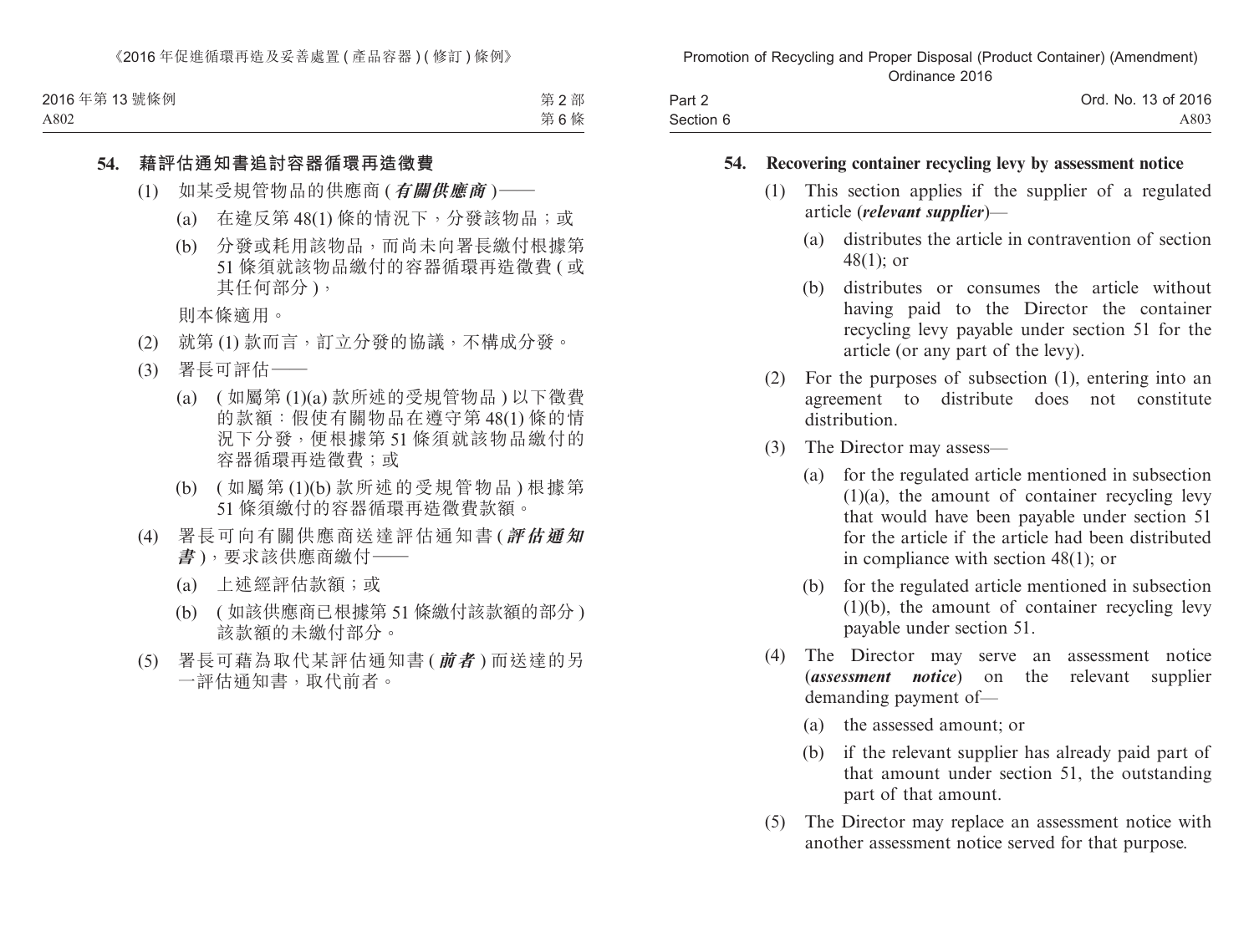《2016年促進循環再造及妥善處置 ( 產品容器 ) ( 修訂 ) 條例》

| 2016年第13號條例 | 第2部 |
|-------------|-----|
| A804        | 第6條 |

- (6) 署長可隨時藉送達具有撤回評估通知書的效力的撤 回通知書,撤回該評估通知書。
- (7) 關於根據第 51 條就某期間須繳付的容器循環再造 徵費而送達的評估通知書,須於該期間完結後的 5 年內送達。
- (8) 評估通知書須述明——
	- (a) 送達該通知書的原因;
	- (b) 署長所評估的容器循環再造徵費款額,是如何 計算得出的;
	- (c) 有關供應商須於何時及以何方式付款;及
	- (d) 有關供應商提出上訴反對該通知書的權利。
- (9) 有關供應商須在《受規管物品規例》訂明的限期內, 繳付評估通知書要求繳付的款額。
- (10) 任何人違反第 (9) 款,即屬犯罪——
	- (a) 如屬首次定罪——可處第 6 級罰款;及
	- (b) 如屬再次定罪——可處罰款 \$200,000。
- (11) 任何人被裁定犯第 (10) 款所訂罪行——
	- (a) 該人亦有法律責任繳付一項附加費,款額是在 第 (9) 款所述的限期屆滿時仍未繳付的容器循 環再浩徵費款額的 5%;而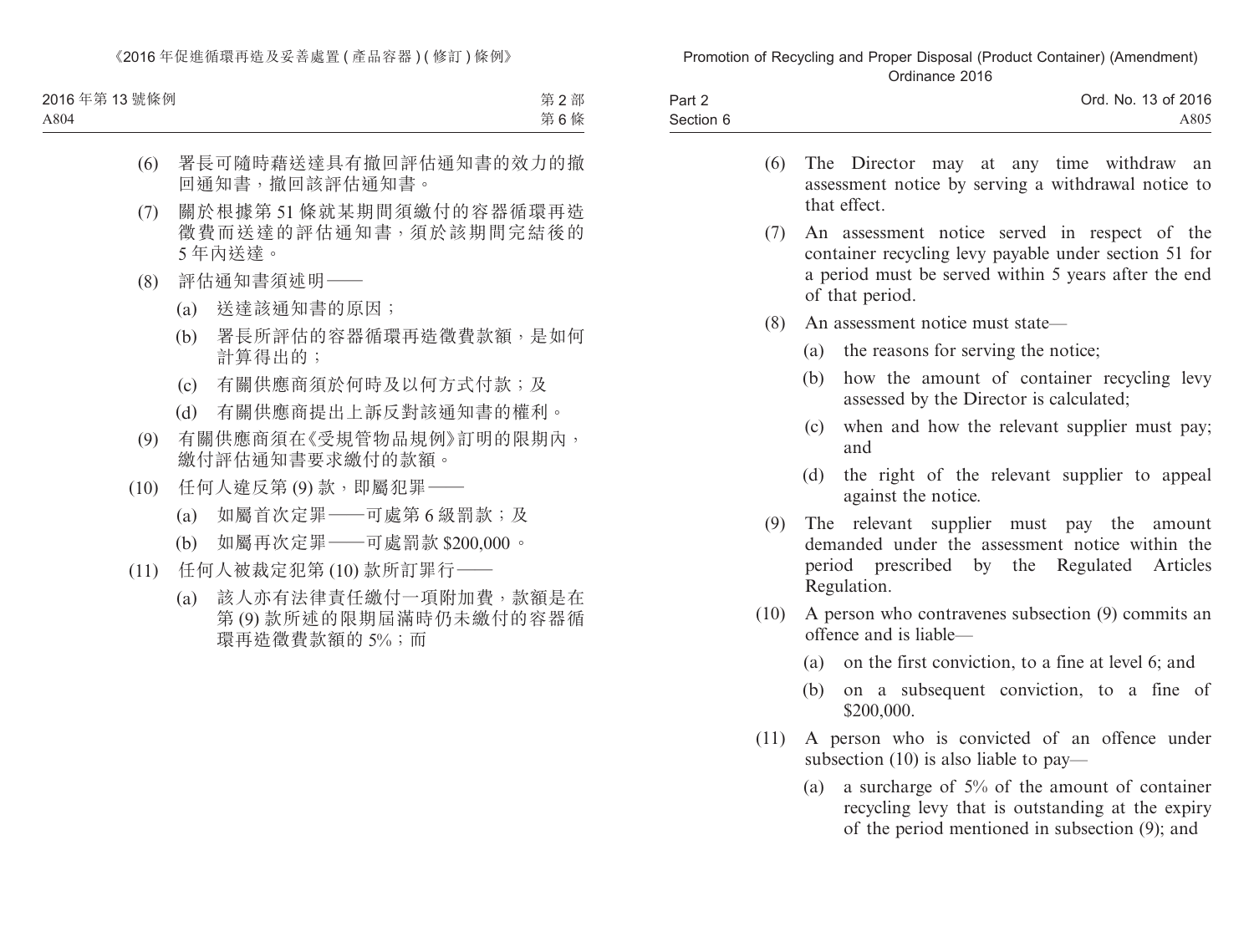《2016年促進循環再造及妥善處置 ( 產品容器 ) ( 修訂 ) 條例》

| 2016年第13號條例 | 第2部 |
|-------------|-----|
| A806        | 第6條 |

- (b) 如在第 (9) 款所述的限期後的 6 個月屆滿時, 仍有容器循環再造徵費或 (a) 段所述的附加費 未繳付,該人亦有法律責任繳付一項額外附加 費,款額是該等未繳付的容器循環再造徵費或 附加費款額的 10%。
- (12) 須根據本條繳付但未繳付的容器循環再造徵費或附 加費款額,可作為欠政府的民事債項追討。
- (13) 如有人根據第 2 部第 5 分部提出上訴,反對評估通 知書,則除非署長另有決定,否則在該上訴有待裁 決期間,未繳付的容器循環再造徵費或附加費款 額,仍須根據本條繳付。
- (14) 本條所指的通知書,如藉郵遞寄往以下地址,即視 為妥善地送達予有關供應商——
	- (a) ( 如有關供應商屬登記供應商 ) 該供應商提供 予署長的最後地址;或
	- (b) ( 在任何其他情況下 ) 該供應商最後為人所知 的地址。

# **第 4 分部——規例**

#### **55. 局長可就第 5 部訂立規例**

- (1) 局長可在諮詢環境諮詢委員會後,就以下一項或多 於一項事宜訂立規例——
	- (a) 第 49 條所指的登記申請及就該申請的決定;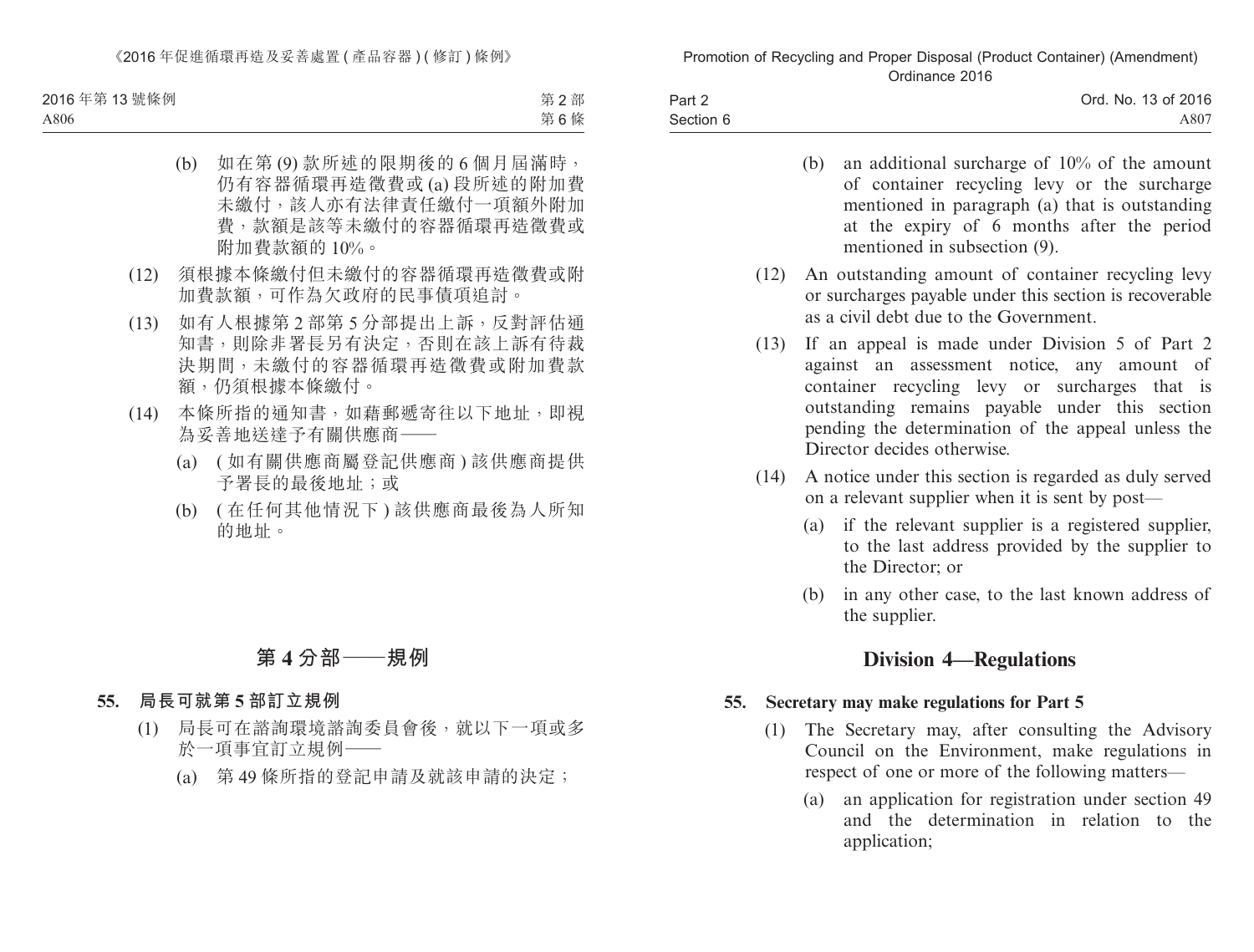| 2016年第13號條例 | 第2部 |
|-------------|-----|
| A808        | 第6條 |

- (b) 根據第 50 條撤銷登記;
- (c) 每種類型的受規管物品的容器循環再造徵費;
- (d) 登記供應商繳付容器循環再造徵費;
- (e) 登記供應商呈交申報;
- (f) 申報須載有的資料;
- (g) 登記供應商須保留的紀錄及文件;
- (h) 登記供應商呈交審計報告;
- (i) 第 56 條所指的豁免。
- (2) 根據第 (1) 款訂立的規例,須經立法會批准。

# **第 5 分部——補充條文**

## **56. 有減少容器廢物計劃的登記供應商獲豁免**

- (1) 登記供應商可按照《受規管物品規例》,就任何類型 的受規管物品向署長申請豁免,使該供應商不受第 51、52 或 53 條所規限。
- (2) 上述申請——
	- (a) 須附有《受規管物品規例》訂明的申請費;及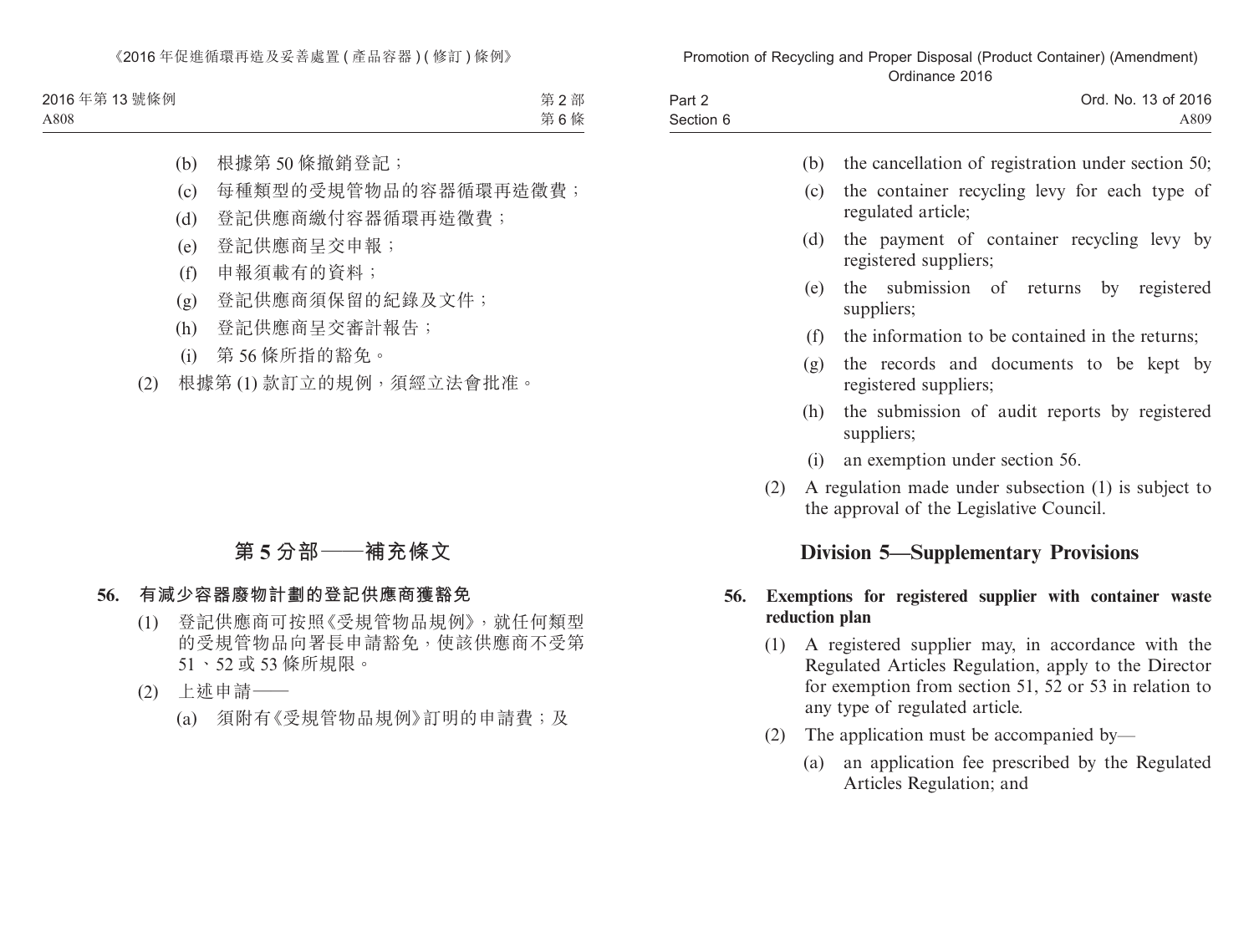《2016年促進循環再造及妥善處置 ( 產品容器 ) ( 修訂 ) 條例》

| 2016年第13號條例 | 第2部 |
|-------------|-----|
| A810        | 第6條 |

- (b) 如就某類型的受規管物品尋求豁免,則須附有 一份減少容器廢物計劃,該計劃須就該類型的 物品,指明有關容器的回收和再使用或循環再 造的安排。
- (3) 如署長認為有關減少容器廢物計劃——
	- (a) 並非切實可行;或
	- (b) 不能確保可藉合乎環境衞生的方式,回收和再 使用或循環再造有關容器,

署長須拒絕有關申請。

- (4) 登記供應商如因署長拒絕有關申請而感到受屈,可 按照第 13 條提出上訴。
- (5) 署長可在關乎以下事宜的任何條款及條件的規限 下,授予有關豁免——
	- (a) 該豁免的有效期;
	- (b) 有關減少容器廢物計劃的實施;
	- (c) 審計、報告及紀錄備存;及
	- (d) 署長認為合適的任何其他事宜。

### **57. 局長可修訂附表 8**

- (1) 局長可在諮詢環境諮詢委員會後,藉於憲報刊登的 公告,修訂附表 8。
- (2) 根據第 (1) 款作出的公告,須經立法會批准。"。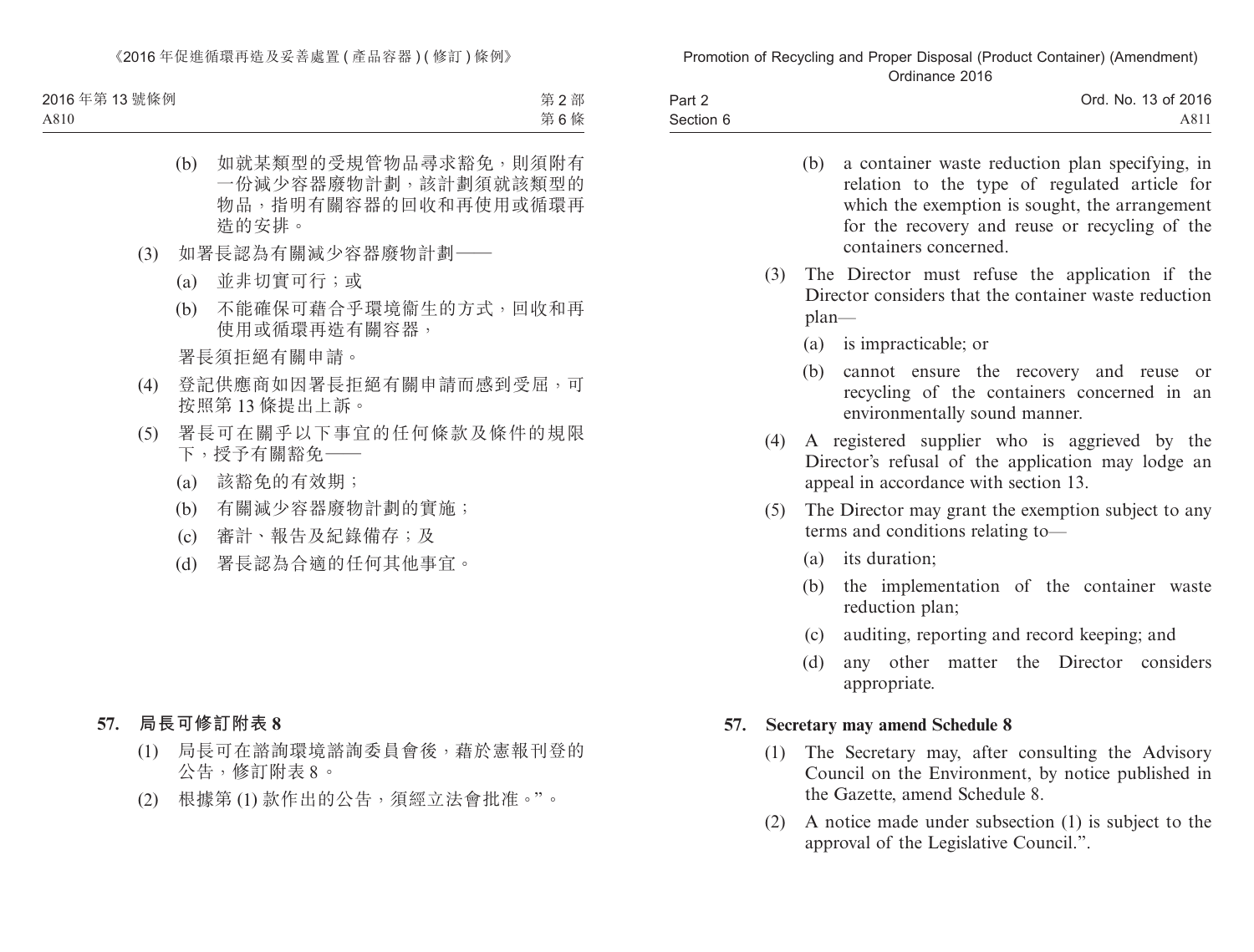| 2016年第13號條例 | 第2部 |
|-------------|-----|
| A812        | 第7條 |

**7. 加入附表 8**

在附表 7 之後——

**加入**

# "附表 8 <br>
[ 第 3 及 57 條 ]

# **本條例適用的受規管物品**

# **第 1 部**

## **釋義**

### **1. 釋義**

在本附表中——

**飲料** (beverage) 指——

- (a) 即開即飲的飲品,包括——
	- (i) 酒精飲品;
	- (ii) 水 ( 碳酸或非碳酸 ) 或以水為主的經調味 飲品 (碳酸或非碳酸);
	- (iii) 奶或以乳類為主的飲品;
	- (iv) 以大豆為主的飲品;
	- (v) 果汁或蔬菜汁,或果蜜飲品或蔬菜蜜飲 品;
	- (vi) 咖啡、咖啡代替品、茶或草本植物沖泡 液;及
	- (vii) 穀物飲品;或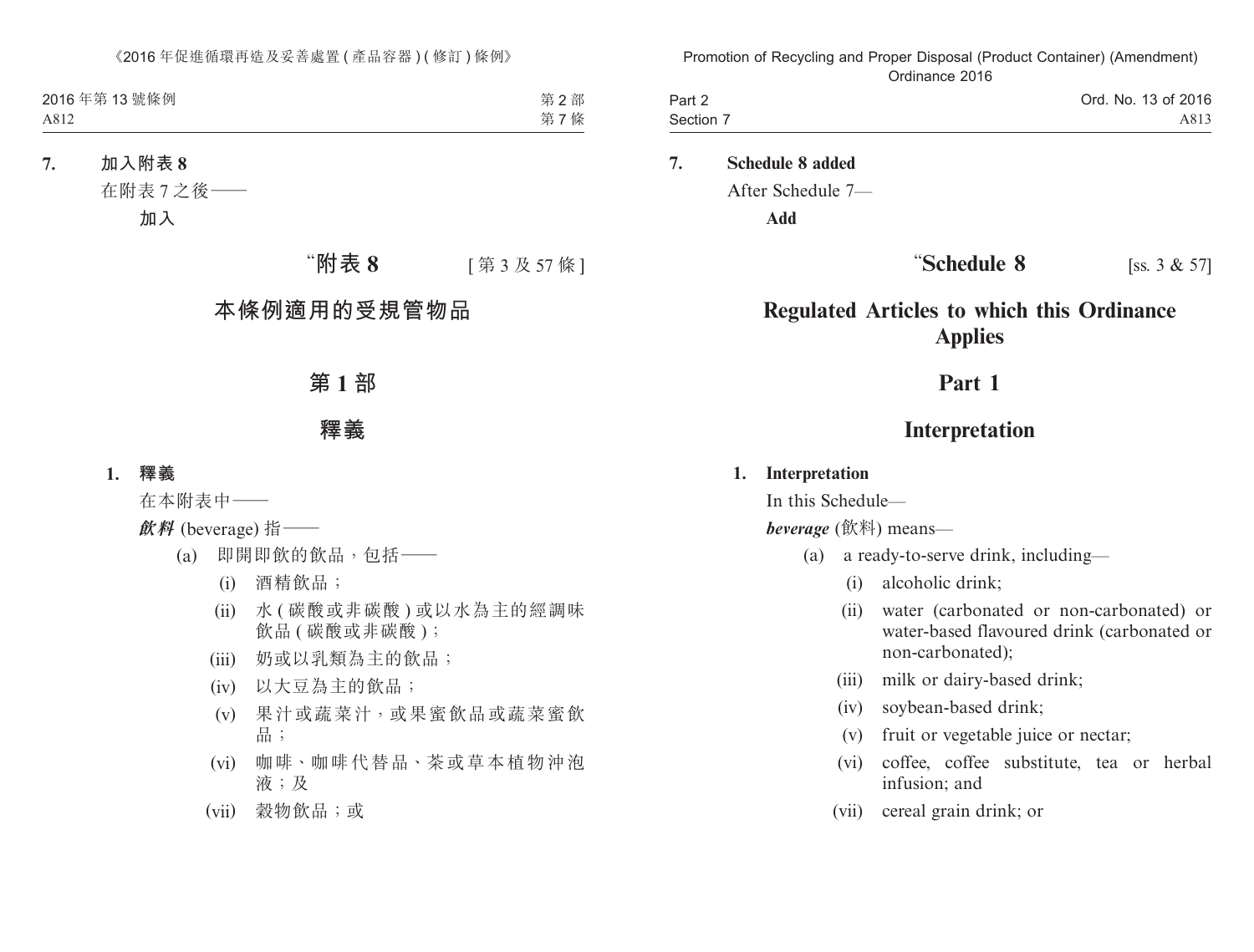| 2016年第13號條例 | 第2部 |
|-------------|-----|
| A814        | 第7條 |

- (b) 符合以下說明的產品——
	- (i) 屬液體或含有液體;及
	- (ii) 通常在稀釋或調製後用作飲品。

# **第 2 部**

# **受規管物品**

| 第1欄 | 第2欄 | 第3欄                      |
|-----|-----|--------------------------|
| 項   | 產品  | 容器                       |
| 1.  | 飲料  | 玻璃容器,不論屬樽、瓶<br>或任何其他形式"。 |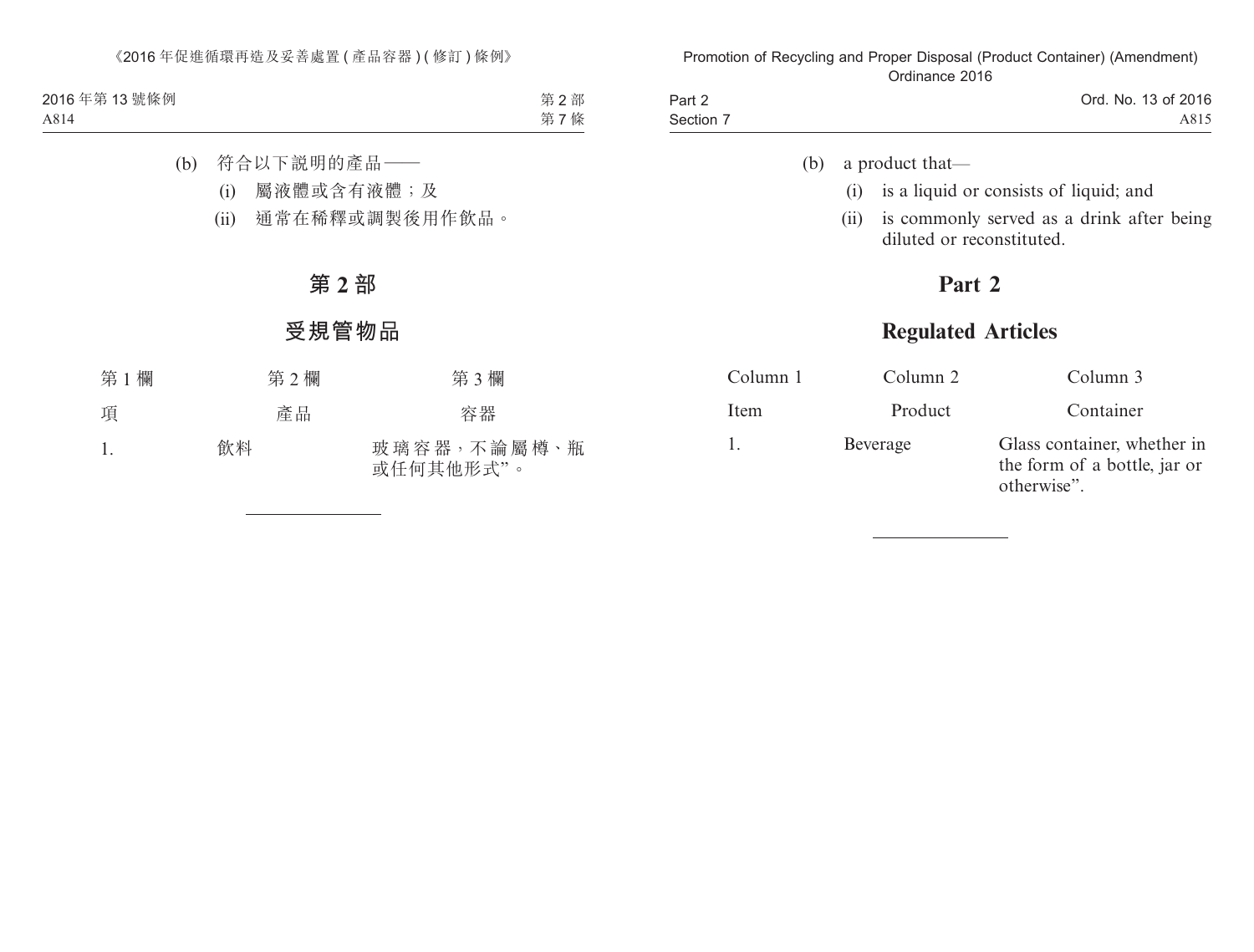| 2016年第13號條例 | 第3部 |
|-------------|-----|
| A816        | 第8條 |

# **第 3 部**

# **修訂《廢物處置條例》**

#### **8. 修訂《廢物處置條例》**

《廢物處置條例》(第354章)現予修訂,修訂方式列於第9至 13 條。

- **9. 修訂第 2 條 ( 釋義 )**
	- (1) 第 2(1) 條,**處置**的定義——

### **廢除**

在"包括處理、再加工及"之後的所有字句

**代以**

"循環再造;

- (b) 就電器廢物而言,包括儲存、處理、再加工及 循環再浩, 但不包括修理;及
- (c) 就容器廢物而言,包括儲存、處理、再加工及 循環再造,但不包括再使用;"。
- (2) 第 2(1) 條,**廢物**的定義,在"電器廢物、"之後—— **加入**

"容器廢物、"。

(3) 第 2(1) 條——

### **按筆劃數目順序加入**

<sup>&</sup>quot;**容器廢物** (container waste) 指符合以下說明的容器 ( 不 論損毀與否 )——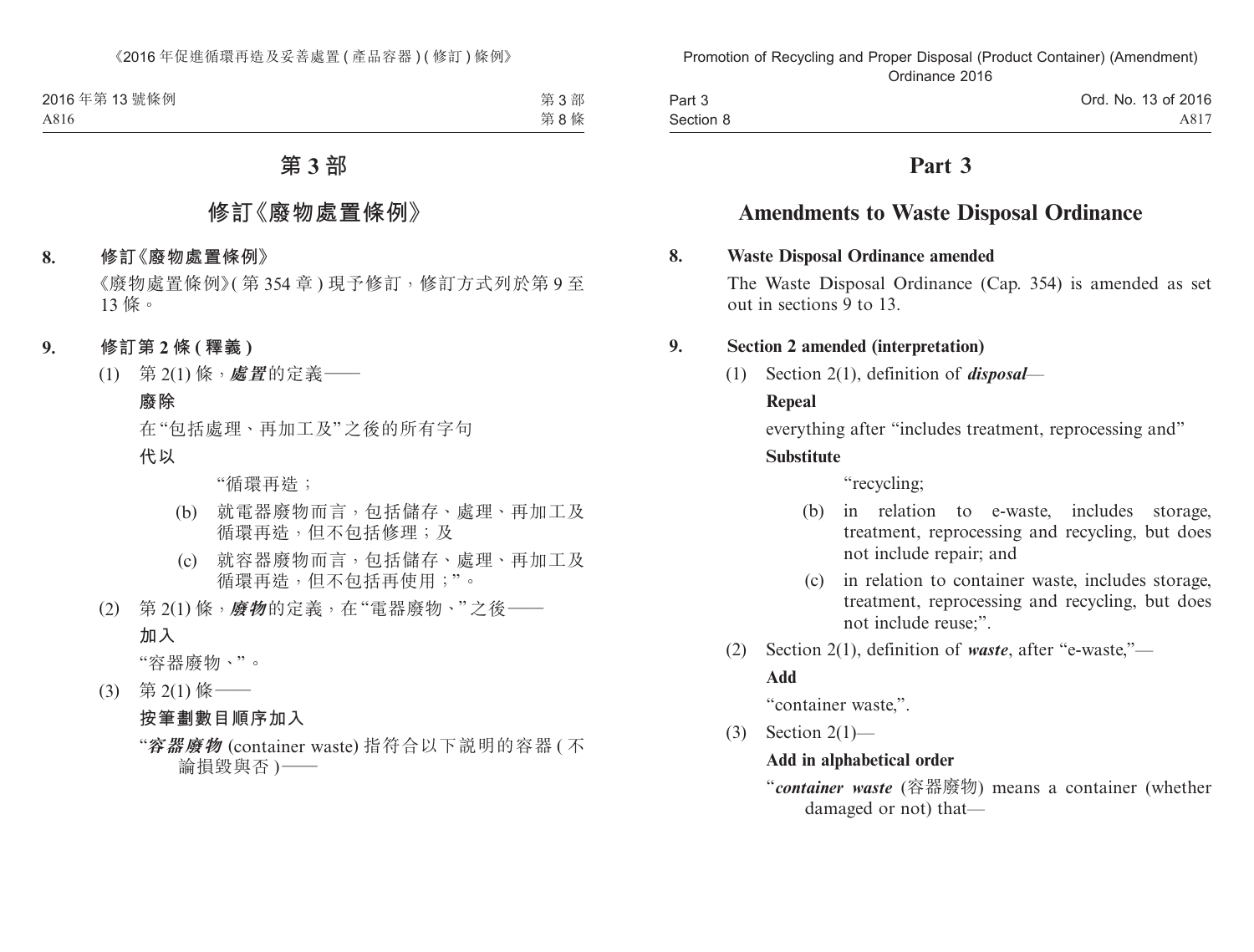| 2016年第13號條例 | 第3部  |
|-------------|------|
| A818        | 第10條 |

- (a) 從其外觀判斷,屬《產品環保責任條例》( 第 603 章 ) 附表 8 第 2 部第 3 欄指明的容器;及
- (b) 已遭扔棄;"。

## **10. 修訂第 16 條 ( 禁止擅自處置廢物 )**

(1) 在第 16(2)(ec) 條之後——

## **加入**

- "(ed) 用於處理、再加工或循環再造容器廢物,而進行該 項處理、再加工或循環再造之處,是備有每日可處 理、再加工或循環再造不多於一公噸容器廢物的廢 物處置設施的土地或處所;
	- (ee) 用作儲存總體積不超過 50 立方米 ( 以最大闊度乘 以最大高度乘以最大長度計 ) 的容器廢物;
	- (ef) 在某處所儲存容器廢物,而該處所是位於多層建築 物內的;"。
- (2) 在第 16(2B) 條之後——

### **加入**

- " $(2C)$  儘管有第 $(2)(ed) \cdot$  (ee) 及 (ef) 款的規定, 任何人可 向署長申請牌照,以將某土地或處所,用於處置容 器廢物。
	- (2D) 局長可在諮詢環境諮詢委員會後,在須經立法會批 准的規限下,藉於憲報刊登的公告——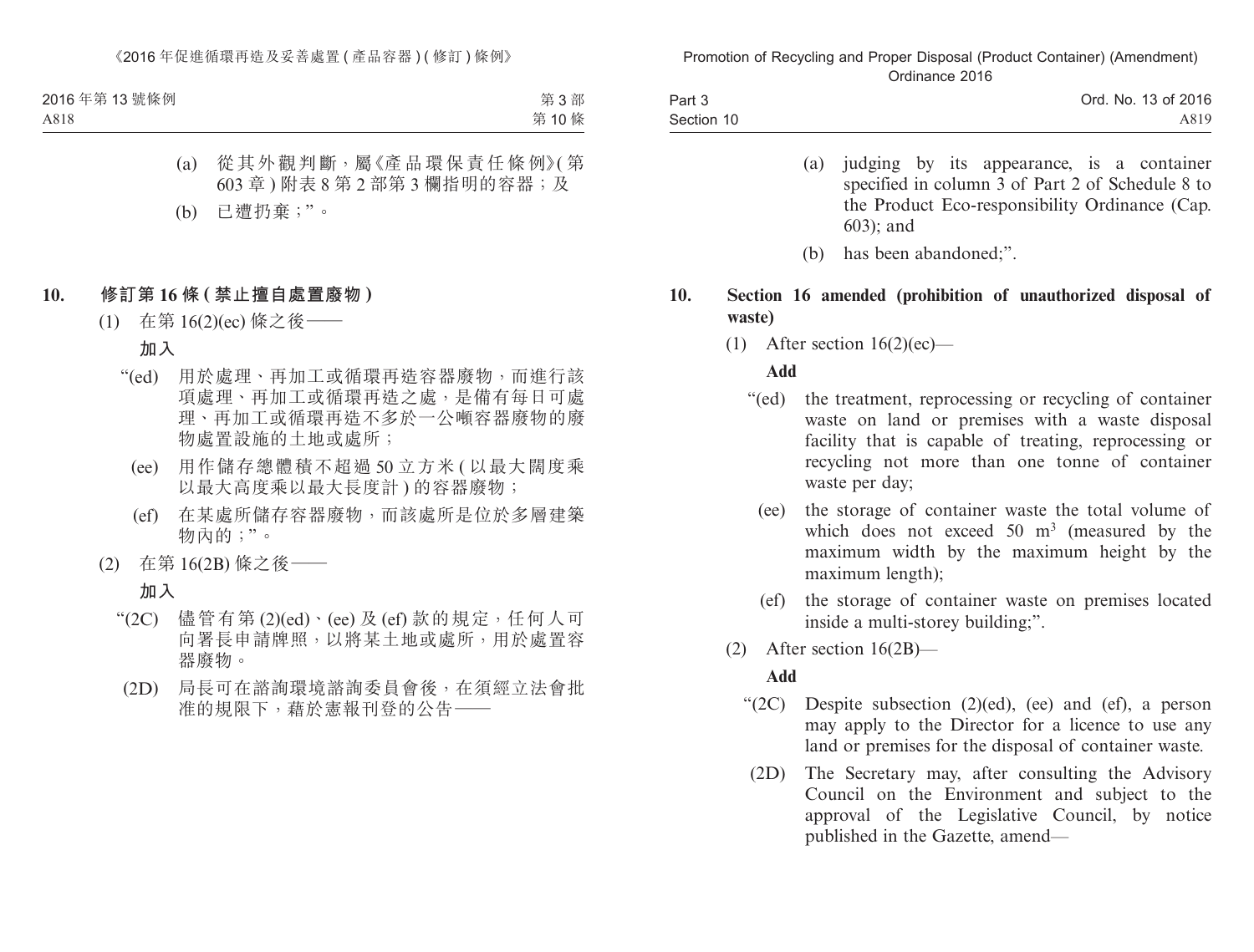| 2016年第13號條例 | 第3部  |
|-------------|------|
| A820        | 第11條 |

- (a) 藉更改第 (2)(ed) 款所述的重量,修訂該款;或
- (b) 藉更改第(2)(ee)款所述的總體積,修訂該款。"。

### **11. 修訂第 20A 條 ( 將廢物輸入香港須有許可證 )**

- (1) 第 20A(1)(b) 條——
	- **廢除**

";或"

**代以分號。**

(2) 第 20A(1)(c) 條——

**廢除句號**

**代以**

";或"。

- (3) 在第 20A(1)(c) 條之後—— **加入**
	- "(d) 任何不符合 (a) 或 (b) 段的描述的容器廢物。"。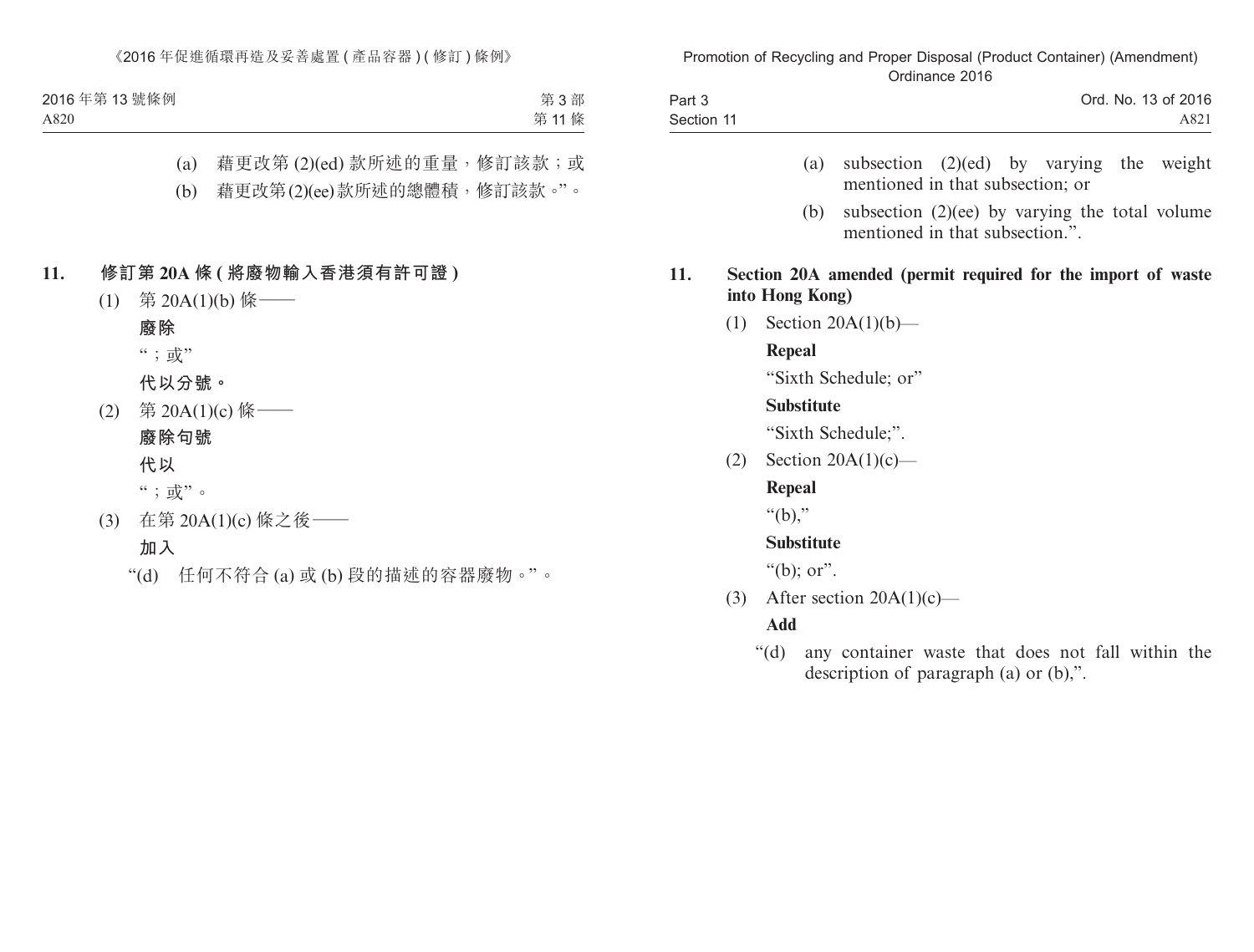| 2016年第13號條例 | 第3部  |
|-------------|------|
| A822        | 第12條 |

# **12. 修訂第 20B 條 ( 將廢物輸出香港須有許可證 )**

- (1) 第 20B(1)(b) 條——
	- **廢除**
	- ";或"

**代以分號。**

- (2) 第 20B(1)(c) 條——
	- **廢除句號**

**代以**

";或"。

(3) 在第 20B(1)(c) 條之後——

# **加入**

"(d) 任何不符合 (a) 或 (b) 段的描述的容器廢物。"。

## **13. 修訂第 21A 條 ( 就化學廢物、醫療廢物或電器廢物批予廢物 處置牌照的情況 )**

(1) 第 21A 條,標題——

**廢除**

"**或電器廢物**"

### **代以**

"**、電器廢物或容器廢物**"。